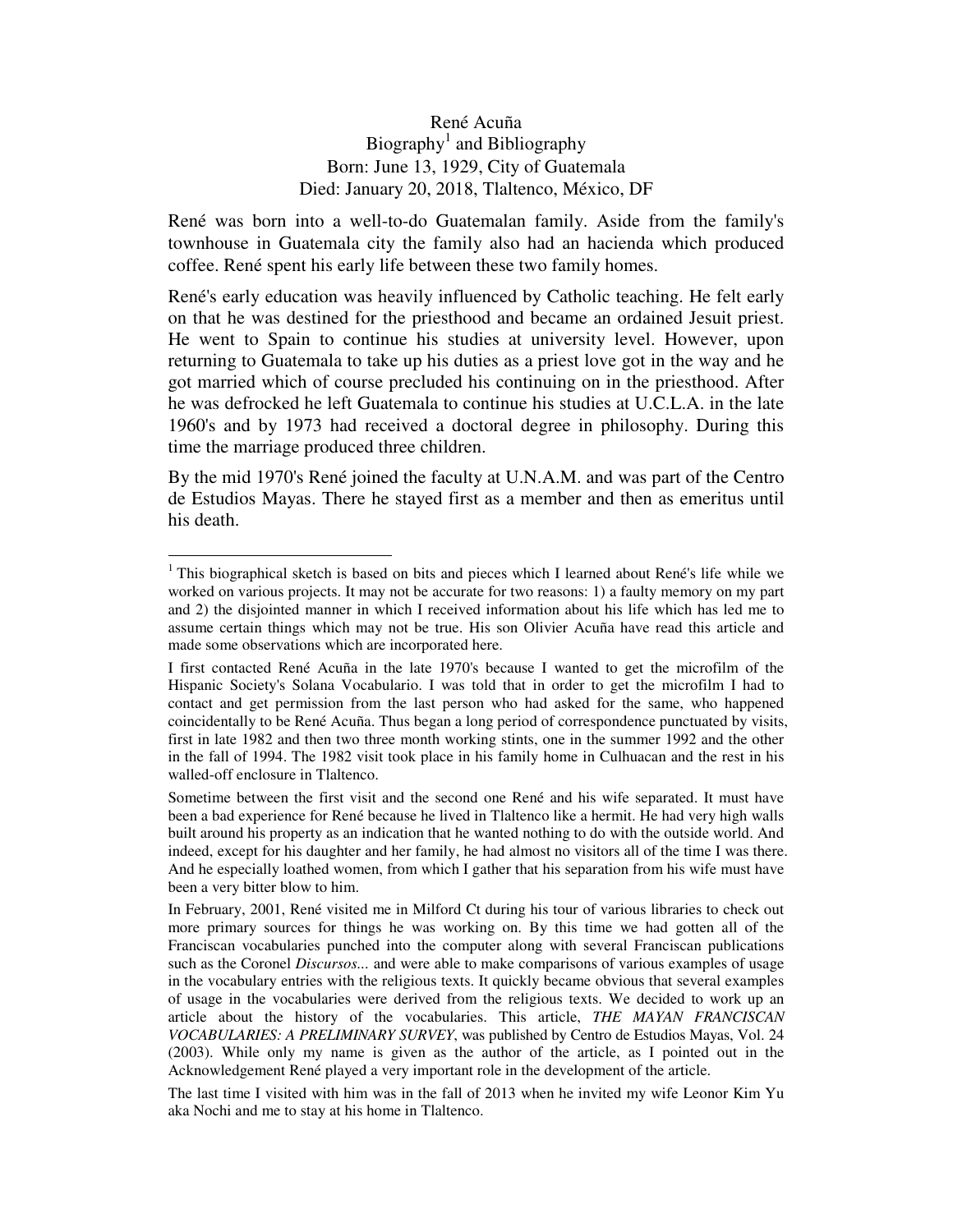René was a prodigious publisher of books and articles as the accompanying bibliography can attest. From the early 1950's through the mid 1960's his main interest was in poetry. Then came an interest in indigenous literature which began with the publication of *El Rabinal Achí, teatro prehispánico*. This interest continued to be his main focus throughout the rest of his publications.

Aside the items listed in the Bibliography there is one minor addition to the things which René did. Throughout the 1980's Patricia Amlin was working on an animated film of the Popol Vuh using images from Mayan vases as the basis for the figures used in the film. For the final version of the film which came out in 1989 two minutes into the film one can hear René reading the opening lines of the Popol Vuh. Michael Coe, one of the people who helped Patricia with the film, suggested she contact René to do the reading. $^{2}$ 

A source close to the family has kindly sent me the following:

Desde muy joven, en el seminario jesuita de Guatemala, Rene escribía poesía y tenía como mentor al jesuita español y poeta Ángel Martínez. Poco después de ordenarse sacerdote recibió un premio relevante en poesía, y la Embajada Española en Guatemala le otorgó una beca de Cultura Hispánica para estudiar en la Universidad Complutense de Madrid.

Ahí fue compañero de aula con su futura esposa, y después de tres años ella le acompañó en su regreso a Guatemala. De vuelta a su ciudad natal fue nombrado Asesor de Folklore en Bellas Artes. A partir de ese nombramiento estuvo realizando varias investigaciones de campo especialmente en el pueblo de Rabinal, y quedó tan profundamente impresionado al entrar en contacto con los vestigios de la antigua cultura maya que su vida tomó un nuevo giro.

Para terminar, mencionaré que por su amplio conocimiento del latín y su probada erudición lingüística, la Universidad Autónoma de México le encomendó para su publicación diversas investigaciones, ensayos y traducciones sobre algunos autores clásicos grecolatinos entre los que destacan: Virgilio, Cicerón y Tito Lucrecio Caro. También hizo una recopilación de las cantigas de Pero Meogo, trovador gallego-portugués del siglo XIII.

En realidad, Rene trató temas bastantes diversos. Le interesaba mucho el teatro y fundó algunas revistas. Pero consideré enviarle una visión global.

1

<sup>2</sup> See https://www.youtube.com/watch?v=FHSOGryN-DA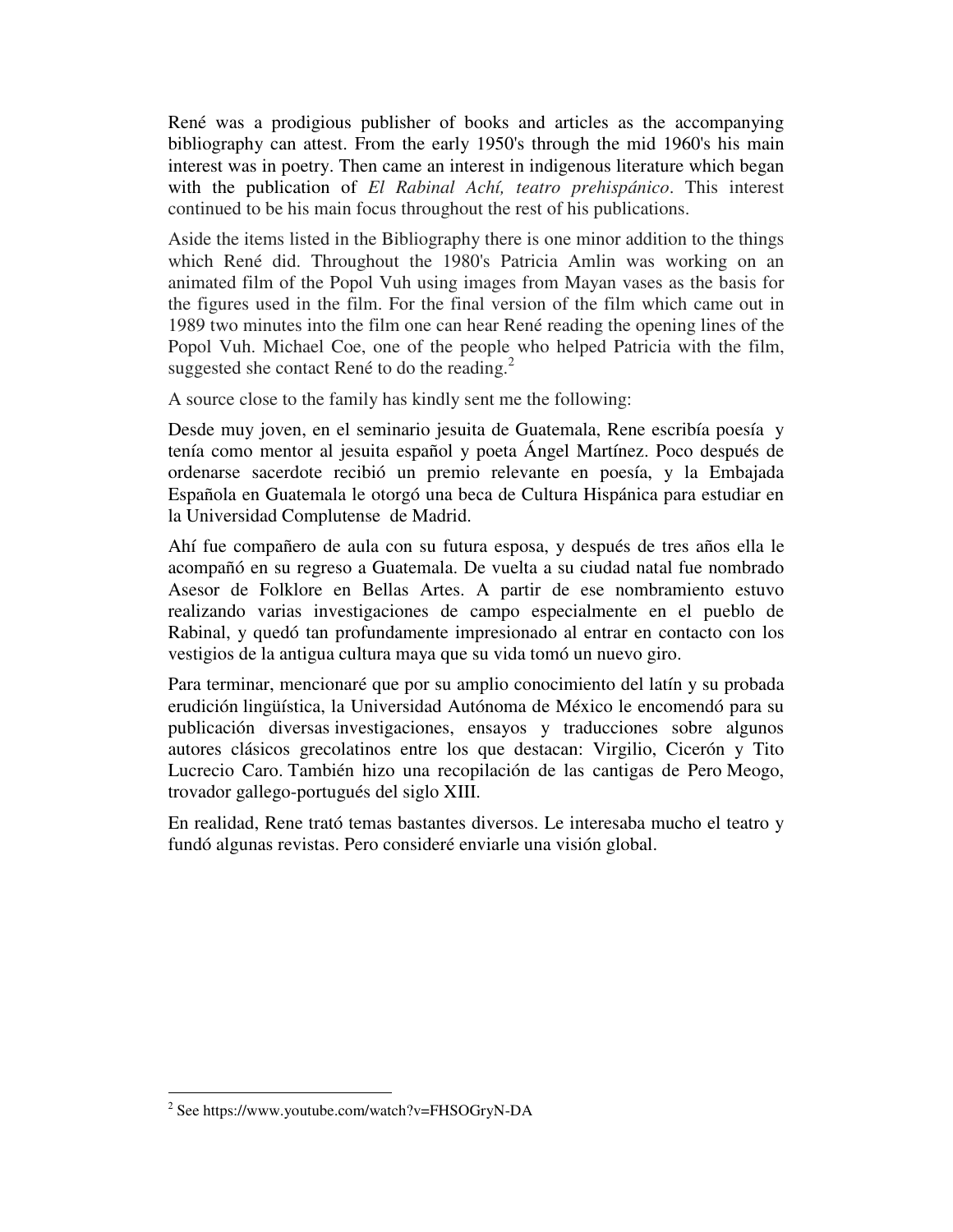

René Acuña as a young man



René Acuña in 2013 with Mucuy Bolles and Leonor Kim Yu in Tlaltenco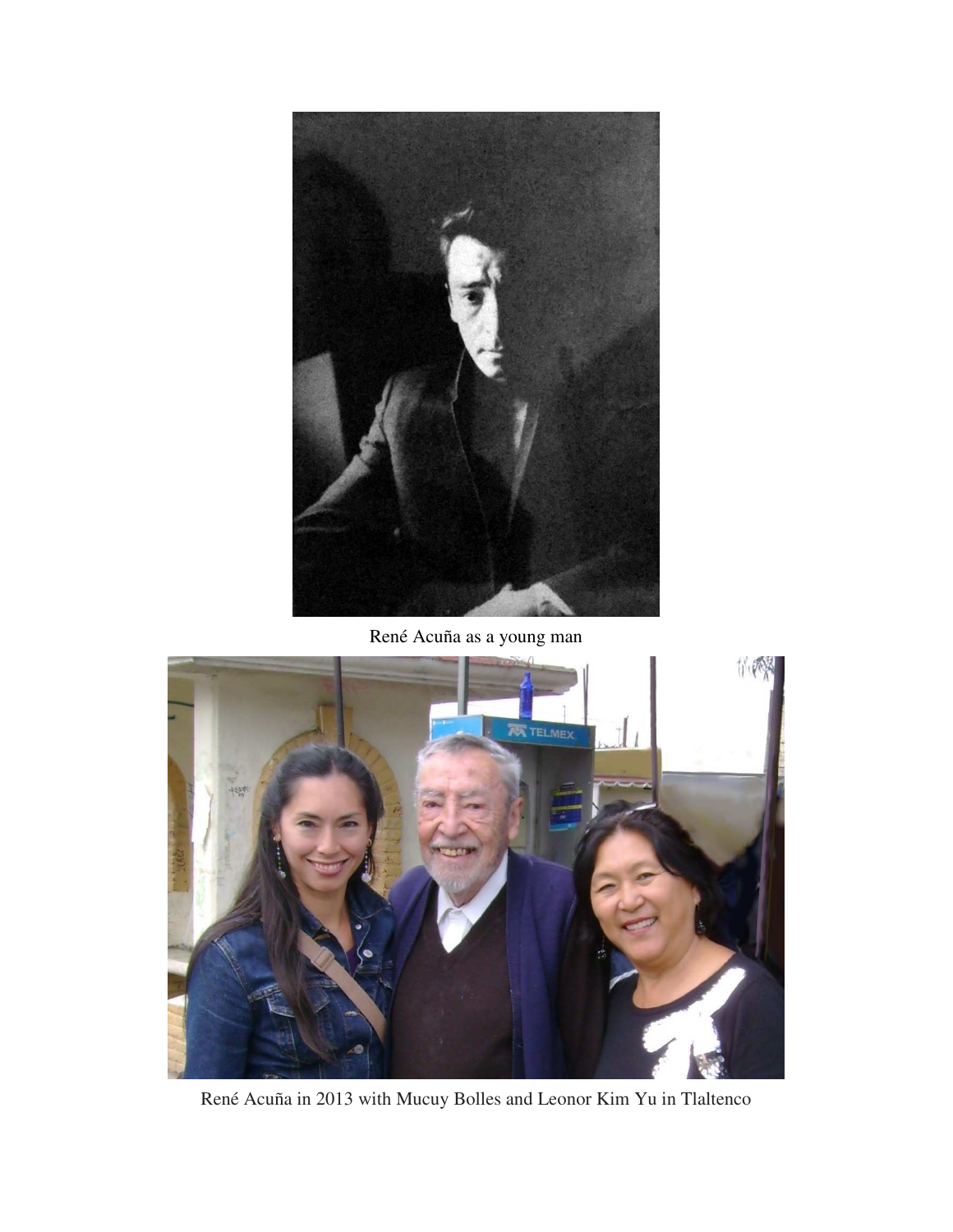

René Acuña in 1994 walking his dog Yala on the slopes of the extinct volcano Tetlalmanche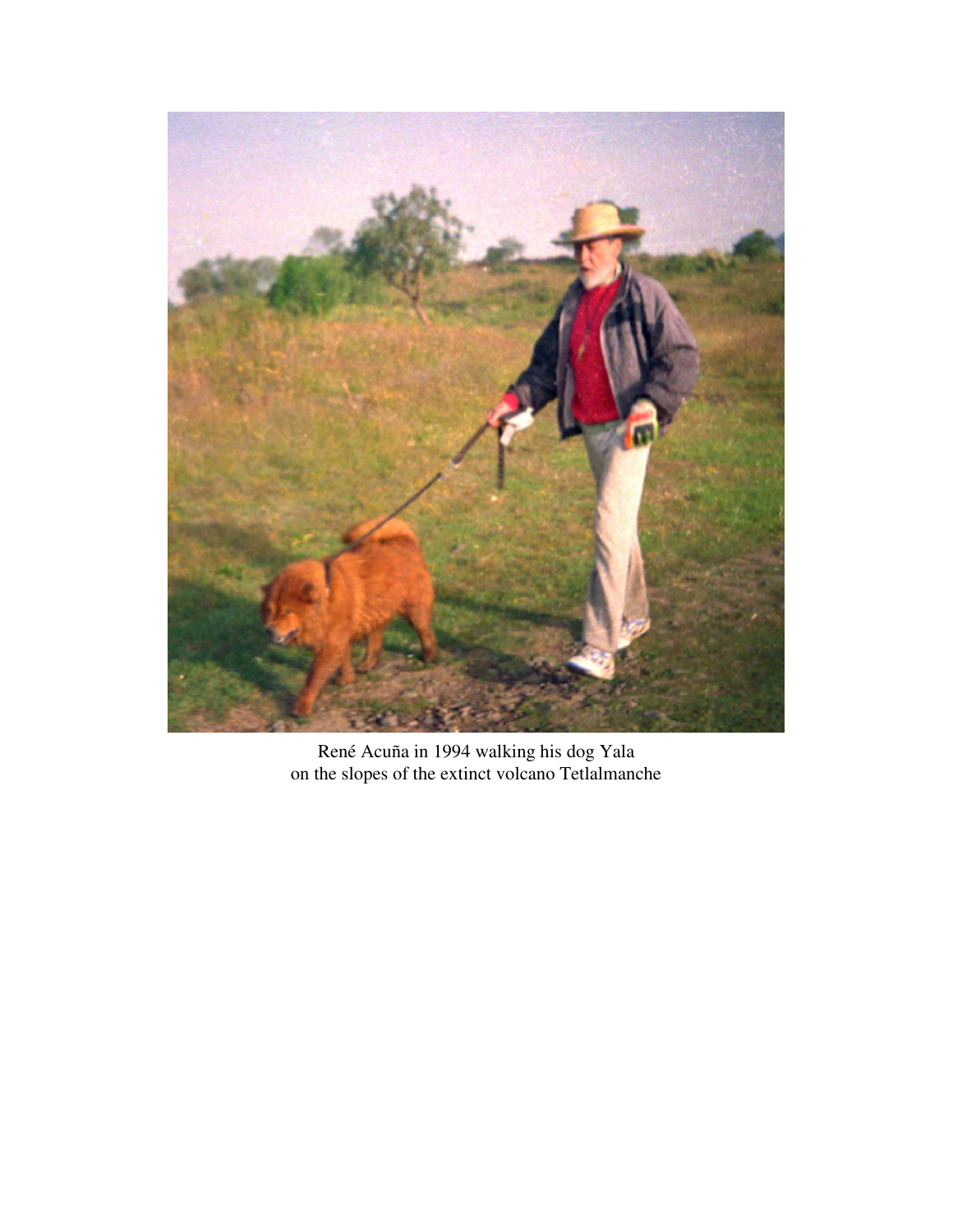## Bibliography

- 1953 "Apuntes sobre un poeta y su poesía". Estudios Centroamericanos, 8/71, San Salvador. may, 1953, pp. 217-222.
- 1955 Fiel imagen.
- 1956 Paseo inmóvil.
- 1956 Silencio habitado, Guatemala, 1956.
- 1957 "Poesía y soledad', El Imparcial Guatemala, 18 sep 1957, p. 3.
- 1957 "Salomón de la Selva", El Imparcial, Guatemala, 16 y 19 oct, 1957, p. 3.
- 1957 "El Padre Ángel Martínez", El Imparcial, Guatemala, 9 nov. 1957, p. 3.
- 1958 *Oeuvres completes de J. A. Rimbaud*. El Imparcial. Guatemala, 12 abr, 1958, p. 3.
- 1958 "Un poeta nuevo (Miguel Barceló), El Imparcial. Guatemala. 1958. p. 3.
- 1958 Posesión de la muerte, Guatemala, 1958.
- 1959 "Luz Castejón de Menéndez y su visión del mundo", El Imparcial, Guatemala, 14 mar, 1959, p. 3.
- 1959 "Ismael Serna y Zenón de Elea", El Imparcial, Guatemala, 17 oct, 1959. p. 3.
- 1960 "Dos poetas (G. M. Hopkins y D. Thomas)", Artis, Guatemala, 1, 1960, pp. 111-120.
- 1960 Antología de la literatura guatemalteca, Guatemala, "Savia", 1960. pp. 745- 748.
- 1961 "Encomium philosophiae", Rev. UNAM 16/1. sep. 1961, pp. 4-5.
- 1962 *Antología de la poesía centroamericana*, Lima, Perú. Miguel Ángel Asturias, 1962, pp. 172-174.
- 1963 Publio Virgilio Marón, Eneida, Intr., de RA, trad. L Riber, UNAM, 1964 (Nucatros Clisicos, 28).
- 1963 Tito Lucrecio Caro, De la naturaleza de las cosas, Intr., versión, notas y comentarios de RA, UNAM. 1963 (BSRM).
- 1963 Ausonia, revista di lettere e arti, 1/2, Siena. Gennaio-ApriIe, 1963, pp. 121-122.
- 1965 *El Rabinal Achí, teatro prehispánico*, Memorias del XII Congreso Internacional de Literatura Iberoamericana, 1965, pp. 39-46.
- 1965 "Concepto maya de número", Sobretiro de La PH. 35, 1965, pp. 607-626.
- 1965 "Ystoria de moro de Dabid y Amon", La PH, 36, 1965, pp. 689-745.
- 1965 "Rabinal Achí. Teatro Sacral Prehispánico", primara trad. directa. "El GI". 179, 28 nov, 1965, pp. 1-2.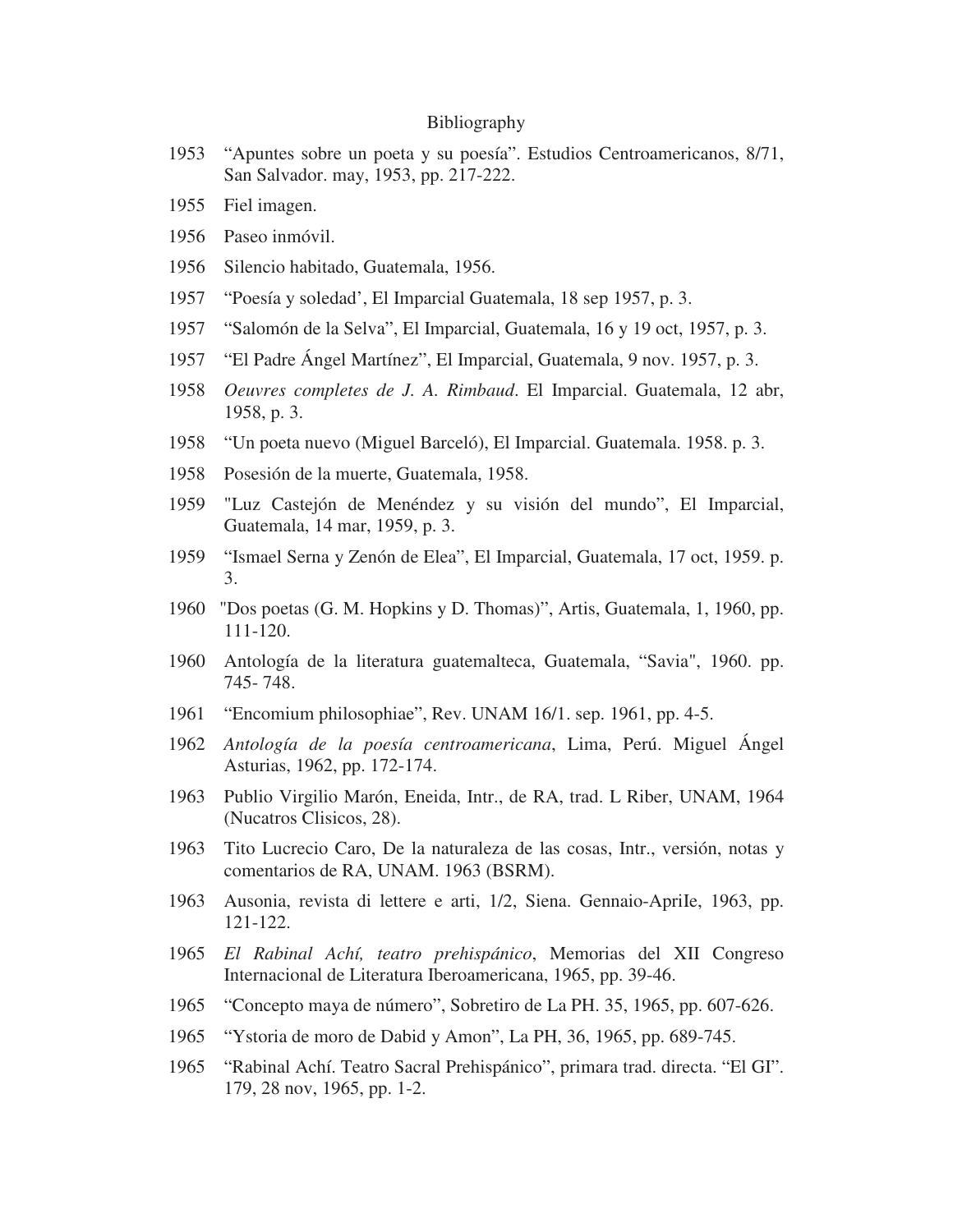- 1966 "El Hunab cackchiquel". La PH, 39. 1966, pp. 427-440.
- 1966 "Apéndice a la Historia de Carlomagno y de los doce pares de Francia en Chile", Folklore Americas, 26/2, UCLA, dic, 1966, p. 29.
- 1968 "Titulo de los Señores de Sacapulas", Folklore Americas, 28/1, UCLA. 1968. pp. 1-45.
- 1971 "Apuntes de un estudiante extranjero sobre La vida es sueño de Caldcrón", Mester II/1, UCLA, 1971, pp. 8-12.
- 1971 "Ángel fieramente humano", Encuentro, Nicaragua, 4, 1971, pp. 23-26.
- 1972 "Excerpta nerudiana", Mester, III/1, UCLA, 1972, pp. 6-8.
- 1973 "Una aproximación al Fuego de pobres de R. Bonifaz Nuño", Mester, IV/1, UCLA, 1973, pp. 41-53.
- 1974 "Elementos religiosos en los Heraldos negro de Vallejo", Mester, IV/2, UCLA, 1974, pp. 114-124.
- 1975 "Problemas del Popol Vuh", Mester, V/2, UCLA. abr, 1975, pp. 123-124.
- 1975 "Una década de teatro guatemalteco, 1962-1973", LATR, 8/2, Spring 1975, pp. 59-73.
- 1975 La conciencia histórica de los antiguos mayas Temas 11-12. Mercedes de la Garza, René Acuña.
- 1975 Introducción al estudio del Rabinal Achí, UNAM, IIF CEM, 1975 (Cuaderno 12).
- 1976 "Laughlin, Robert, The great tzotzil dictionary of San Lorenzo Zinacatán", Plural, 57, 1976, pp. 59-61.
- 1976 "Calendario antiguo del altiplano de México y su correlación con los calendarios mayas", Estudios de Cultura Nahuatl, 12, 1976, pp. 279-314.
- 1977 "Fernando Horcasitas, El teatro nahuatl: época novohispana y moderna", LATR, 10, Spring, 1977, Pp. 81-89.
- 1977 "Book Review on Arroniz, Teatros y escenarios del siglo de oro", LATR, Il/1, Fall, 1977, pp. 114-116.
- 1977 *Las nueve cantigas de Pero Meogo*, UNAM. IIF, CEL. 1977.
- 1978 *Farsas y repeseniac1ones escénicas de los mayas antiguos*. UNAM. IIF, CEM. 1978 (Cuaderno 15).
- 1978 "Two pocom dictionaries, a critical discuason", LAIL, 2, Pittsburgh, Univ. de Pittsburgh, 1978, pp. 90-103.
- 1978 "Consideraciones filológicas sobre el signo Manik", Estudios de la Cultura Maya, XI, UNAM, 1978, pp. 285-313.
- 1979 "Fuentes de estudio de la cultura maya", Siete días, 287, 1979.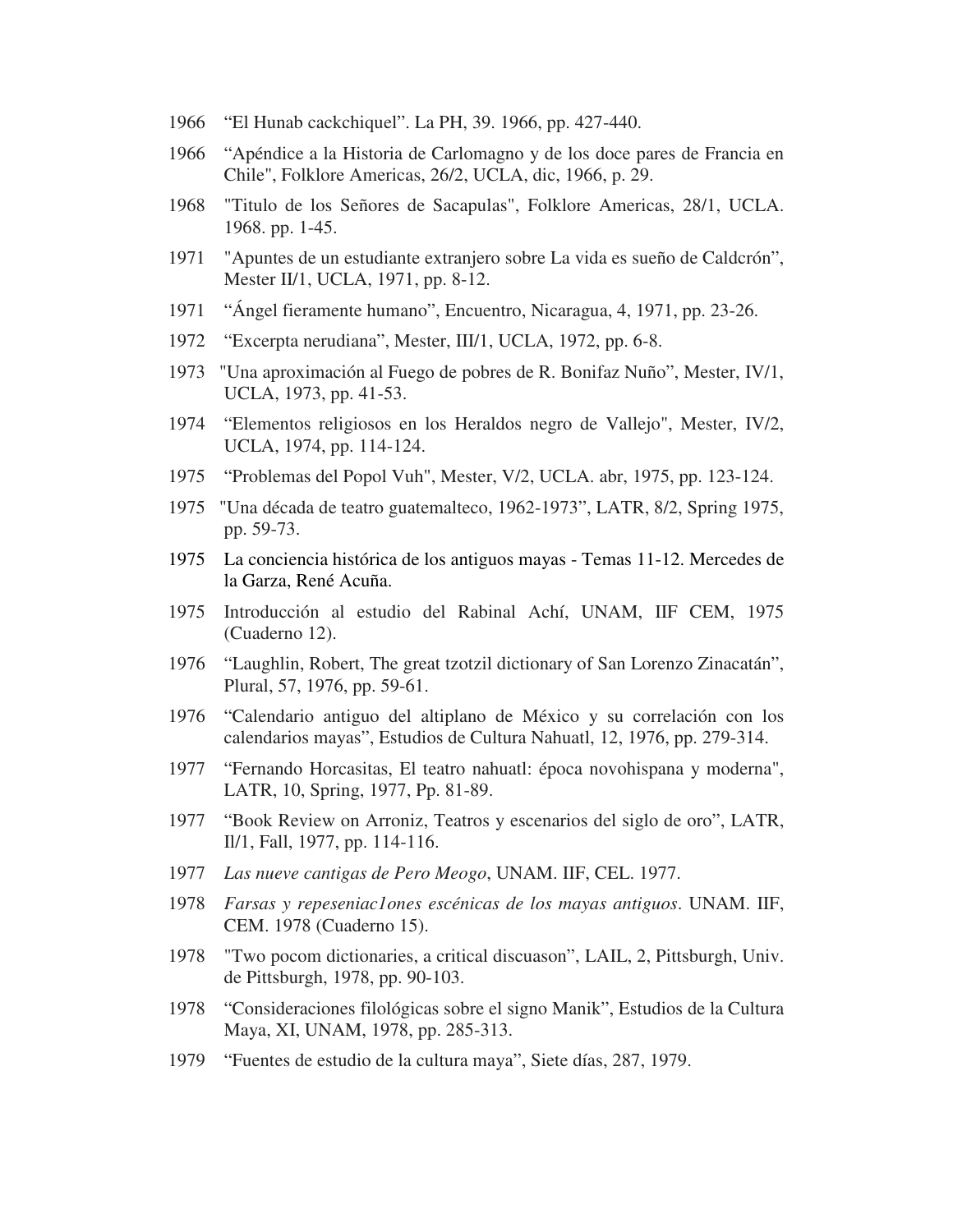- 1979 *El teatro popular en Hispanoamérica. Una bibliografía anotada*. UNAM, IIF, CEL, 1979.
- 1980 "La metamorfosis de Ovidio" (Rubén Bonifaz Nuño), "Sábado", 132, 17 may, 1980, p. 20.
- 1981 *Descripción de la ciudad y provincia de Tlaxcala de las Indias y del Mar Océano para el buen gobierno y ennoblecimiento dellas* by Diego Muñoz Camargo; René Acuña; Hunterian Museum (Glasgow, Strathclyde). Universidad Nacional Autónoma de México.
- 1981 *Notas de literatura arcaica latina*. México, D. F.: Universidad Nacional Autónoma de México / Instituto de Investigaciones Filológicas (UNAM) / Centro de Estudios Clásicos (UNAM) (Cuadernos del Centro de Estudios Clásicos; 10).
- 1982 *Relaciones geográficas del siglo XVI: Guatemala*. by René Acuña. Universidad Nacional Autónoma de México, Instituto de Investigaciones Antropológicas.
- 1982 *Relaciones geográficas del siglo XVI: Michoacán*. by René Acuña. Universidad Nacional Autónoma de México, Instituto de Investigaciones Antropológicas.
- 1982 *Relaciones geográficas del siglo XVI: Nuevo Galicia*. by René Acuña. Universidad Nacional Autónoma de México, Instituto de Investigaciones Antropológicas.
- 1982 *Vuelo de la memoria: poemas y prosa*. Angel Martínez Baigorri, René Acuña. Universidad Nacional Autónoma de México.
- 1983 *Thesaurus verboru[m]: vocabulario de la lengua cakchiquel v[el] guatemalteca : nuevamente hecho y recopilado con summo estudio, travajo y erudición*. Thomás de Coto, René Acuña - Universidad Nacional Autónoma de México.
- 1984 *Relaciones geográficas del siglo XVI: Antequera-1*: tomo primero. by René Acuña. Universidad Nacional Autónoma de México, Instituto de Investigaciones Antropológicas.
- 1984 Relaciones geográficas del siglo XVI / 3: Antequera: tomo segundo. by René Acuña. Universidad Nacional Autónoma de México, Instituto de Investigaciones Antropológicas.
- 1984. *Calepino Maya de Motul*. Edicion de Rene Acuña. Facsimile version by René Acuña. Instituto de Investigaciones Filológicas, Universidad Nacional Autónoma de México, México.
- 1984 Compendio de nombres en lengua cakchiquel by Pantaleón de Guzmán; René Acuña. Universidad Nacional Autónoma de México, Instituto de Investigaciones Filológicas.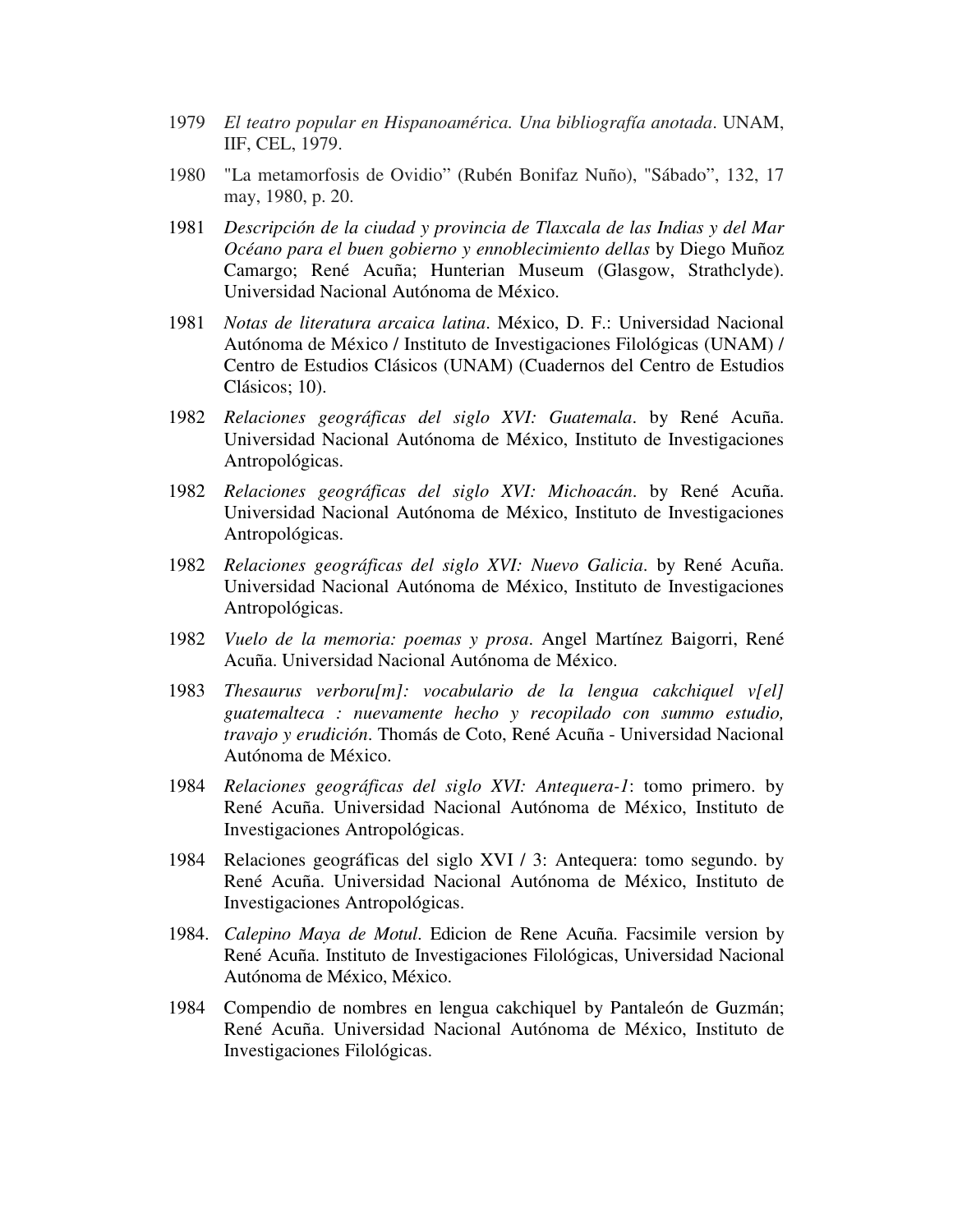- 1985 Arte de la lengua mexicana y vocabulario by Andrés de Olmos; Thelma D Sullivan; René Acuña. Instituto de Investigaciones Filológicas, Universidad Nacional Autónoma de México, 1985.
- 1985 Relaciones geográficas del siglo XVI / 4: Tlaxcala by René Acuña. Universidad Nacional Autonoma de Mexico.
- 1985 Relaciones geográficas del siglo XVI / 5: Tlaxcala by René Acuña. Universidad Nacional Autonoma de Mexico.
- 1987 Relaciones geográficas del siglo XVI /6 by René Acuña. Universidad Nacional Autónoma de México, Instituto de Instituto de Investigaciones Antropológicas.
- 1988 Relaciones geográficas del siglo XVI / 7. Universidad Nacional Autónoma de México, Instituto de Instituto de Investigaciones Antropológicas.
- 1989 Códice Baranda by Lorenzo Boturini Benaducci; René Acuña. Ediciones Toledo.
- 1990 Arte breve de la lengua otomí y vocabulario trilingüe : español-náhuatlotomí by Alonso Urbano; René Acuña. Universidad nacional autónoma de México, 1990.
- 1991 Arte breve y vocabularios de la lengua po3om by René Acuña; Dionysio de Cuñiga; Pedro Morán. Instituto de Investigaciones Filológicas, Universidad Nacional Autónoma de México, 1991.
- 1991 Códice Fernández Leal by René Acuña. Instituto de investigaciones filológicas, UNAM.
- 1993. *Bocabulario de Maya Than*, Facsimile and edited version by René Acuña. Instituto de Investigaciones Filológicas, Universidad Nacional Autónoma de México, México.
- 1995. *Devocionario de Nuestra Señora de Izamal y Conquista Espiritual de Yucatán*. By Fray Bernardo de Lizana. Facsimile and critical edition by René Acuña. Fuentes para el Estudio de la Cultura Maya, 12. Instituto de Investigaciones Filológicas, Universidad Nacional Autónoma de México, México.
- 1995 Fray Julian Garces: René Acuña, Roberto Heredia Correa.
- 1996. *Arte de la Lengua Maya*. By Fr. Gabriel de San Buenaventura. Facsimile and edited version by René Acuña. Fuentes para el Estudio de la Cultura Maya, 13. Instituto de Investigaciones Filológicas, Universidad Nacional Autónoma de México, México.
- 1998. *Arte en Lengua de Maya*. By Juan Coronel. Critical edition by René Acuña. Fuentes para el Estudio de la Cultura Maya, 14. Instituto de Investigaciones Filológicas, Universidad Nacional Autónoma de México, México.
- 1998 Temas del Popol Vuh. 1998